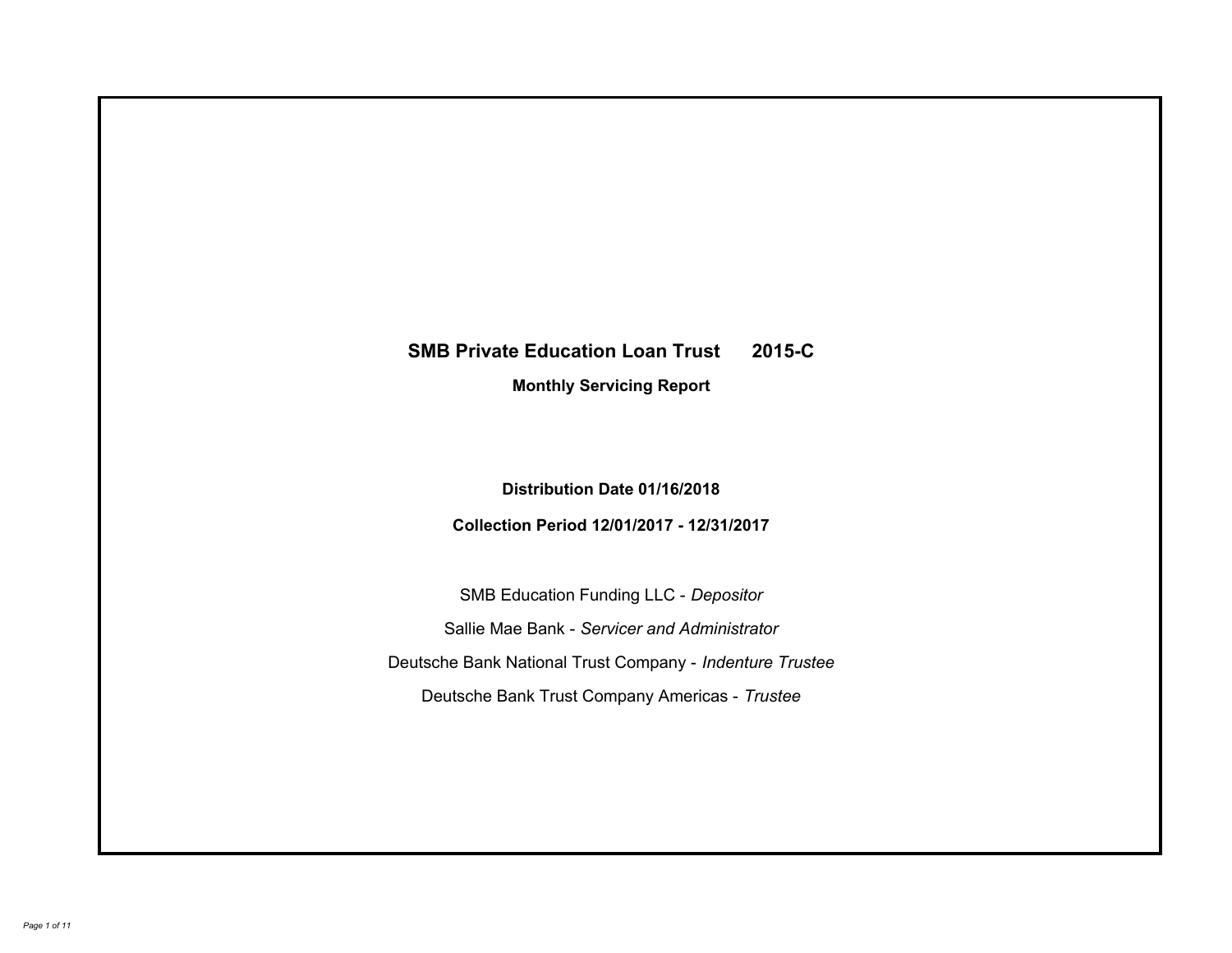| A            | <b>Student Loan Portfolio Characteristics</b>   |                                              | Settlement Date<br>10/27/2015 | 11/30/2017       | 12/31/2017       |
|--------------|-------------------------------------------------|----------------------------------------------|-------------------------------|------------------|------------------|
|              | <b>Principal Balance</b>                        |                                              | \$693,787,197.00              | \$542,837,832.35 | \$537,013,584.38 |
|              | Interest to be Capitalized Balance              |                                              | 55,852,621.68                 | 29,774,574.77    | 26,860,012.37    |
|              | Pool Balance                                    |                                              | \$749,639,818.68              | \$572,612,407.12 | \$563,873,596.75 |
|              | Weighted Average Coupon (WAC)                   |                                              |                               |                  |                  |
|              |                                                 | WAC1 (Contractual Interest Rate on the Loan) | 8.28%                         | 8.93%            | 9.09%            |
|              |                                                 | WAC2 (Average of Applicable Interest Rate)   | 8.28%                         | 8.90%            | 9.05%            |
|              | WAC3 (Average of Actual Interest Rate)          |                                              | 8.22%                         | 8.82%            | 8.98%            |
|              | Weighted Average Remaining Term                 |                                              | 127.00                        | 120.87           | 120.83           |
|              | Number of Loans<br>Number of Borrowers          |                                              | 65,154<br>45,614              | 50,799<br>36,094 | 50,136<br>35,638 |
|              | Pool Factor                                     |                                              |                               | 0.763850042      | 0.752192697      |
|              | Since Issued Total Constant Prepayment Rate (1) |                                              |                               | 9.37%            | 9.43%            |
| $\sf B$      | <b>Debt Securities</b>                          | Cusip/Isin                                   | 12/15/2017                    |                  | 01/16/2018       |
|              | A <sub>2</sub> A                                | 78448RAB2                                    | \$180,135,374.03              |                  | \$172,991,808.29 |
|              | A <sub>2</sub> B                                | 78448RAC0                                    | \$87,021,919.82               |                  | \$83,570,921.88  |
|              |                                                 |                                              |                               |                  |                  |
|              | A <sub>3</sub>                                  | 78448RAD8                                    | \$75,000,000.00               |                  | \$75,000,000.00  |
|              | В                                               | 78448RAE6                                    | \$70,000,000.00               |                  | \$70,000,000.00  |
|              | C                                               | 78448RAF3                                    | \$50,000,000.00               |                  | \$50,000,000.00  |
| $\mathsf{C}$ |                                                 |                                              | 12/15/2017                    |                  |                  |
|              | <b>Certificates</b>                             | <b>Cusip/Isin</b>                            |                               |                  | 01/16/2018       |
|              | Residual                                        | 78448R106                                    | \$100,000.00                  |                  | \$100,000.00     |
|              |                                                 |                                              |                               |                  |                  |
| D            | <b>Account Balances</b>                         |                                              | 12/15/2017                    |                  | 01/16/2018       |
|              | Reserve Account Balance                         |                                              | \$1,884,455.00                |                  | \$1,884,455.00   |
|              |                                                 |                                              |                               |                  |                  |
| Ε            | <b>Asset / Liability</b>                        |                                              | 12/15/2017                    |                  | 01/16/2018       |
|              | Overcollateralization Percentage                |                                              | 19.29%                        |                  | 19.92%           |
|              | Specified Overcollateralization Amount          |                                              | \$171,783,722.14              |                  | \$169,162,079.03 |
|              | Actual Overcollateralization Amount             |                                              | \$110,455,113.27              |                  | \$112,310,866.58 |

(1) For additional information, see 'Since Issued CPR Methodology' found on page 11 of this report.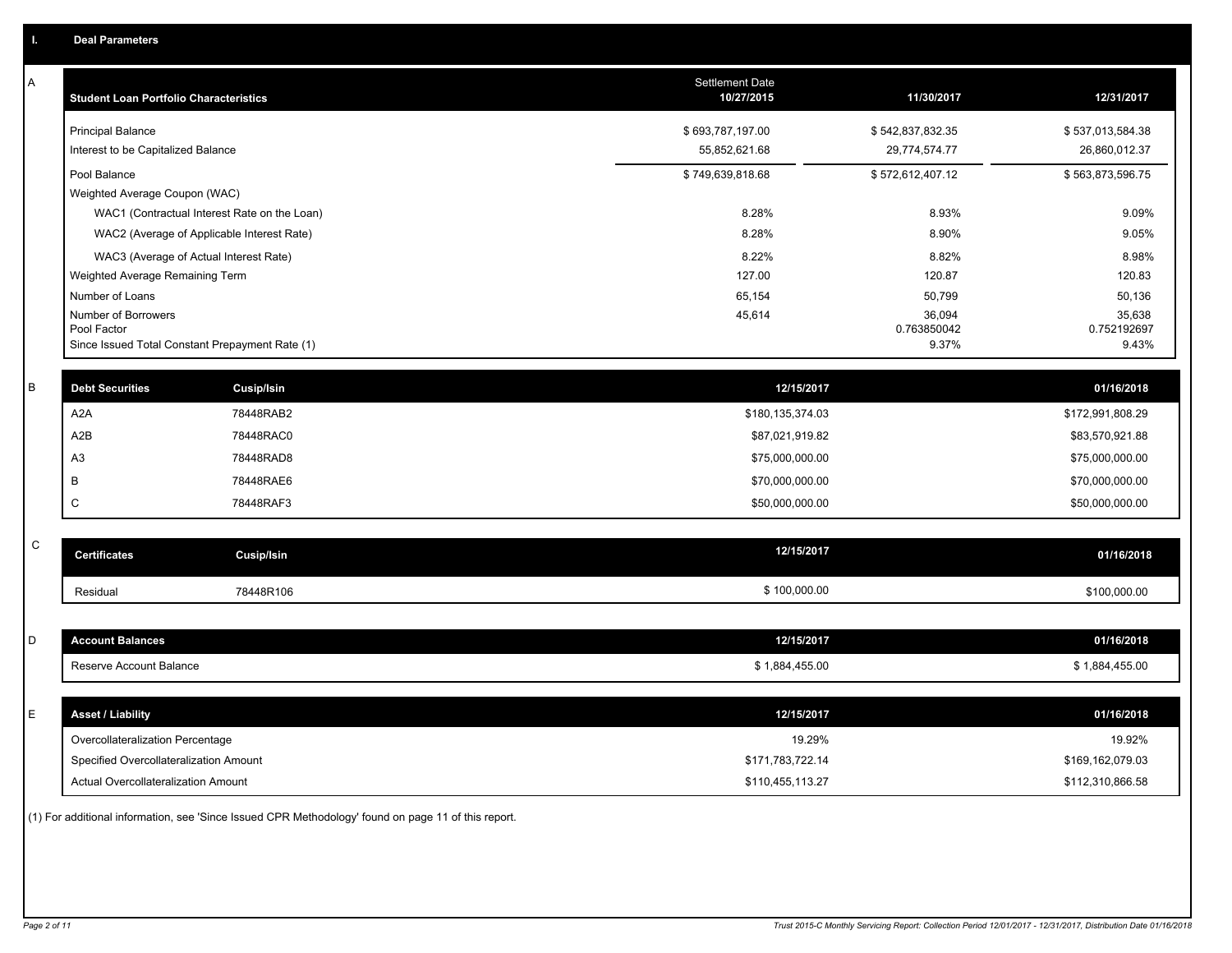### **II. 2015-C Trust Activity 12/01/2017 through 12/31/2017**

| <b>Borrower Principal</b><br>9,403,593.13<br><b>Consolidation Activity Principal</b><br>0.00<br>Seller Principal Reimbursement<br>489.59<br>Servicer Principal Reimbursement<br>0.00<br>0.00<br>Delinquent Principal Purchases by Servicer<br>0.00<br><b>Other Principal Deposits</b><br>\$9,404,082.72<br><b>Total Principal Receipts</b><br>B<br><b>Student Loan Interest Receipts</b><br>Borrower Interest<br>2,667,006.81<br>0.00<br><b>Consolidation Activity Interest</b><br>Seller Interest Reimbursement<br>(1.83)<br>0.00<br>Servicer Interest Reimbursement<br>0.00<br>Delinquent Interest Purchases by Servicer<br>0.00<br><b>Other Interest Deposits</b><br>\$2,667,004.98<br><b>Total Interest Receipts</b><br>C<br><b>Recoveries on Realized Losses</b><br>\$156,150.38<br>D<br><b>Investment Income</b><br>\$12,401.79<br>Е<br><b>Funds Borrowed from Next Collection Period</b><br>\$0.00<br>F<br>\$0.00<br><b>Funds Repaid from Prior Collection Period</b><br>G<br>\$0.00<br>Loan Sale or Purchase Proceeds<br>\$0.00<br>н<br>Initial Deposits to Distribution Account<br><b>Excess Transferred from Other Accounts</b><br>\$0.00<br><b>Borrower Benefit Reimbursements</b><br>\$0.00<br>J<br>\$0.00<br>Κ<br><b>Other Deposits</b><br><b>Other Fees Collected</b><br>L<br>\$0.00<br>М<br><b>AVAILABLE FUNDS</b><br>\$12,239,639.87<br>N<br>Non-Cash Principal Activity During Collection Period<br>\$3,579,834.75<br>O<br>Aggregate Purchased Amounts by the Depositor, Servicer or Seller<br>\$0.00<br>P<br>Aggregate Loan Substitutions<br>\$0.00 | Α | <b>Student Loan Principal Receipts</b> |  |
|-----------------------------------------------------------------------------------------------------------------------------------------------------------------------------------------------------------------------------------------------------------------------------------------------------------------------------------------------------------------------------------------------------------------------------------------------------------------------------------------------------------------------------------------------------------------------------------------------------------------------------------------------------------------------------------------------------------------------------------------------------------------------------------------------------------------------------------------------------------------------------------------------------------------------------------------------------------------------------------------------------------------------------------------------------------------------------------------------------------------------------------------------------------------------------------------------------------------------------------------------------------------------------------------------------------------------------------------------------------------------------------------------------------------------------------------------------------------------------------------------------------------------------------------------------------------------|---|----------------------------------------|--|
|                                                                                                                                                                                                                                                                                                                                                                                                                                                                                                                                                                                                                                                                                                                                                                                                                                                                                                                                                                                                                                                                                                                                                                                                                                                                                                                                                                                                                                                                                                                                                                       |   |                                        |  |
|                                                                                                                                                                                                                                                                                                                                                                                                                                                                                                                                                                                                                                                                                                                                                                                                                                                                                                                                                                                                                                                                                                                                                                                                                                                                                                                                                                                                                                                                                                                                                                       |   |                                        |  |
|                                                                                                                                                                                                                                                                                                                                                                                                                                                                                                                                                                                                                                                                                                                                                                                                                                                                                                                                                                                                                                                                                                                                                                                                                                                                                                                                                                                                                                                                                                                                                                       |   |                                        |  |
|                                                                                                                                                                                                                                                                                                                                                                                                                                                                                                                                                                                                                                                                                                                                                                                                                                                                                                                                                                                                                                                                                                                                                                                                                                                                                                                                                                                                                                                                                                                                                                       |   |                                        |  |
|                                                                                                                                                                                                                                                                                                                                                                                                                                                                                                                                                                                                                                                                                                                                                                                                                                                                                                                                                                                                                                                                                                                                                                                                                                                                                                                                                                                                                                                                                                                                                                       |   |                                        |  |
|                                                                                                                                                                                                                                                                                                                                                                                                                                                                                                                                                                                                                                                                                                                                                                                                                                                                                                                                                                                                                                                                                                                                                                                                                                                                                                                                                                                                                                                                                                                                                                       |   |                                        |  |
|                                                                                                                                                                                                                                                                                                                                                                                                                                                                                                                                                                                                                                                                                                                                                                                                                                                                                                                                                                                                                                                                                                                                                                                                                                                                                                                                                                                                                                                                                                                                                                       |   |                                        |  |
|                                                                                                                                                                                                                                                                                                                                                                                                                                                                                                                                                                                                                                                                                                                                                                                                                                                                                                                                                                                                                                                                                                                                                                                                                                                                                                                                                                                                                                                                                                                                                                       |   |                                        |  |
|                                                                                                                                                                                                                                                                                                                                                                                                                                                                                                                                                                                                                                                                                                                                                                                                                                                                                                                                                                                                                                                                                                                                                                                                                                                                                                                                                                                                                                                                                                                                                                       |   |                                        |  |
|                                                                                                                                                                                                                                                                                                                                                                                                                                                                                                                                                                                                                                                                                                                                                                                                                                                                                                                                                                                                                                                                                                                                                                                                                                                                                                                                                                                                                                                                                                                                                                       |   |                                        |  |
|                                                                                                                                                                                                                                                                                                                                                                                                                                                                                                                                                                                                                                                                                                                                                                                                                                                                                                                                                                                                                                                                                                                                                                                                                                                                                                                                                                                                                                                                                                                                                                       |   |                                        |  |
|                                                                                                                                                                                                                                                                                                                                                                                                                                                                                                                                                                                                                                                                                                                                                                                                                                                                                                                                                                                                                                                                                                                                                                                                                                                                                                                                                                                                                                                                                                                                                                       |   |                                        |  |
|                                                                                                                                                                                                                                                                                                                                                                                                                                                                                                                                                                                                                                                                                                                                                                                                                                                                                                                                                                                                                                                                                                                                                                                                                                                                                                                                                                                                                                                                                                                                                                       |   |                                        |  |
|                                                                                                                                                                                                                                                                                                                                                                                                                                                                                                                                                                                                                                                                                                                                                                                                                                                                                                                                                                                                                                                                                                                                                                                                                                                                                                                                                                                                                                                                                                                                                                       |   |                                        |  |
|                                                                                                                                                                                                                                                                                                                                                                                                                                                                                                                                                                                                                                                                                                                                                                                                                                                                                                                                                                                                                                                                                                                                                                                                                                                                                                                                                                                                                                                                                                                                                                       |   |                                        |  |
|                                                                                                                                                                                                                                                                                                                                                                                                                                                                                                                                                                                                                                                                                                                                                                                                                                                                                                                                                                                                                                                                                                                                                                                                                                                                                                                                                                                                                                                                                                                                                                       |   |                                        |  |
|                                                                                                                                                                                                                                                                                                                                                                                                                                                                                                                                                                                                                                                                                                                                                                                                                                                                                                                                                                                                                                                                                                                                                                                                                                                                                                                                                                                                                                                                                                                                                                       |   |                                        |  |
|                                                                                                                                                                                                                                                                                                                                                                                                                                                                                                                                                                                                                                                                                                                                                                                                                                                                                                                                                                                                                                                                                                                                                                                                                                                                                                                                                                                                                                                                                                                                                                       |   |                                        |  |
|                                                                                                                                                                                                                                                                                                                                                                                                                                                                                                                                                                                                                                                                                                                                                                                                                                                                                                                                                                                                                                                                                                                                                                                                                                                                                                                                                                                                                                                                                                                                                                       |   |                                        |  |
|                                                                                                                                                                                                                                                                                                                                                                                                                                                                                                                                                                                                                                                                                                                                                                                                                                                                                                                                                                                                                                                                                                                                                                                                                                                                                                                                                                                                                                                                                                                                                                       |   |                                        |  |
|                                                                                                                                                                                                                                                                                                                                                                                                                                                                                                                                                                                                                                                                                                                                                                                                                                                                                                                                                                                                                                                                                                                                                                                                                                                                                                                                                                                                                                                                                                                                                                       |   |                                        |  |
|                                                                                                                                                                                                                                                                                                                                                                                                                                                                                                                                                                                                                                                                                                                                                                                                                                                                                                                                                                                                                                                                                                                                                                                                                                                                                                                                                                                                                                                                                                                                                                       |   |                                        |  |
|                                                                                                                                                                                                                                                                                                                                                                                                                                                                                                                                                                                                                                                                                                                                                                                                                                                                                                                                                                                                                                                                                                                                                                                                                                                                                                                                                                                                                                                                                                                                                                       |   |                                        |  |
|                                                                                                                                                                                                                                                                                                                                                                                                                                                                                                                                                                                                                                                                                                                                                                                                                                                                                                                                                                                                                                                                                                                                                                                                                                                                                                                                                                                                                                                                                                                                                                       |   |                                        |  |
|                                                                                                                                                                                                                                                                                                                                                                                                                                                                                                                                                                                                                                                                                                                                                                                                                                                                                                                                                                                                                                                                                                                                                                                                                                                                                                                                                                                                                                                                                                                                                                       |   |                                        |  |
|                                                                                                                                                                                                                                                                                                                                                                                                                                                                                                                                                                                                                                                                                                                                                                                                                                                                                                                                                                                                                                                                                                                                                                                                                                                                                                                                                                                                                                                                                                                                                                       |   |                                        |  |
|                                                                                                                                                                                                                                                                                                                                                                                                                                                                                                                                                                                                                                                                                                                                                                                                                                                                                                                                                                                                                                                                                                                                                                                                                                                                                                                                                                                                                                                                                                                                                                       |   |                                        |  |
|                                                                                                                                                                                                                                                                                                                                                                                                                                                                                                                                                                                                                                                                                                                                                                                                                                                                                                                                                                                                                                                                                                                                                                                                                                                                                                                                                                                                                                                                                                                                                                       |   |                                        |  |
|                                                                                                                                                                                                                                                                                                                                                                                                                                                                                                                                                                                                                                                                                                                                                                                                                                                                                                                                                                                                                                                                                                                                                                                                                                                                                                                                                                                                                                                                                                                                                                       |   |                                        |  |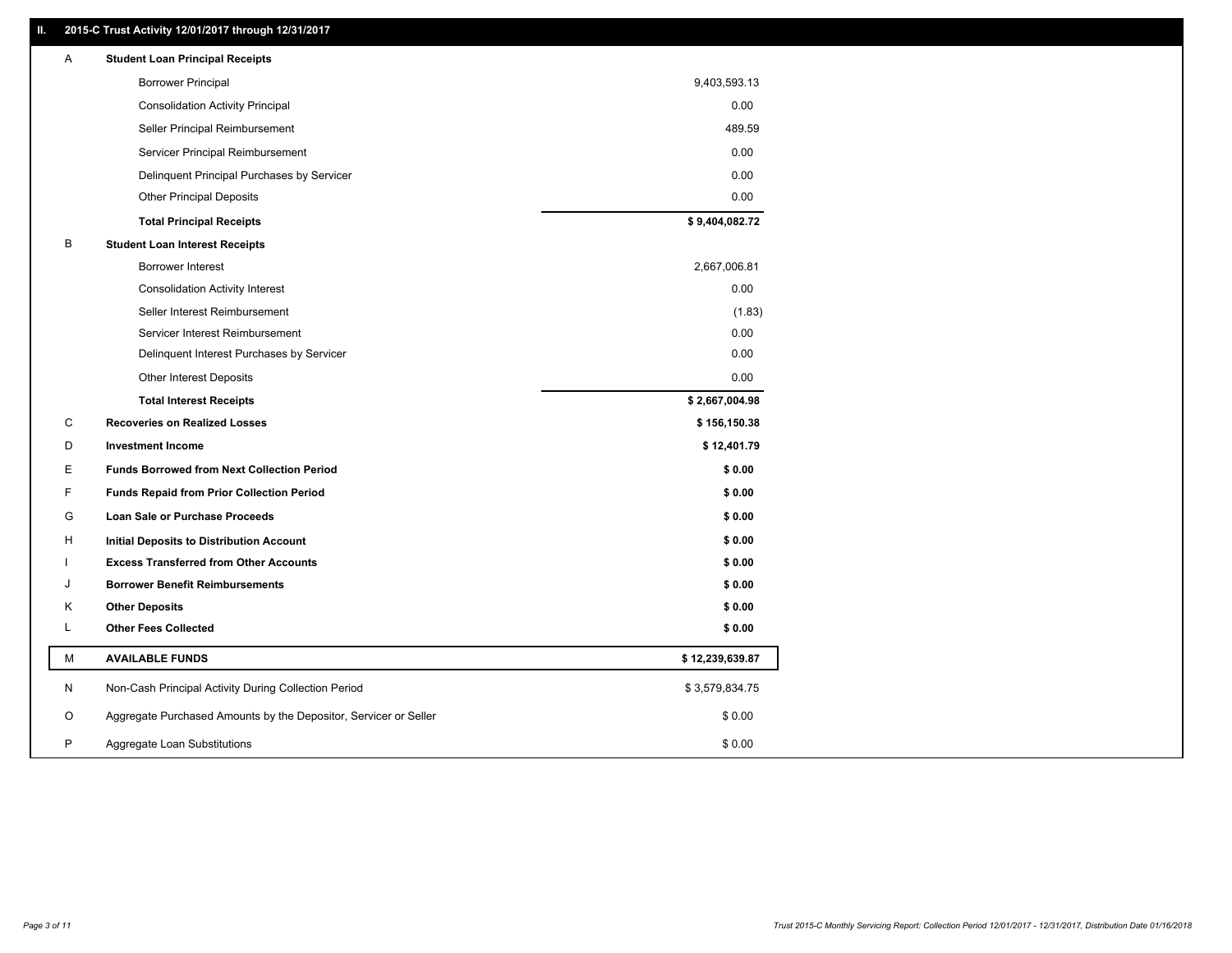|                   |                       |                          |            |                                                           | <b>Loans by Repayment Status</b> |                            |                          |         |                                                           |                |                            |
|-------------------|-----------------------|--------------------------|------------|-----------------------------------------------------------|----------------------------------|----------------------------|--------------------------|---------|-----------------------------------------------------------|----------------|----------------------------|
|                   |                       |                          | 12/31/2017 |                                                           |                                  |                            | 11/30/2017               |         |                                                           |                |                            |
|                   |                       | <b>Wtd Avg</b><br>Coupon | # Loans    | Principal and<br><b>Interest Accrued</b><br>to Capitalize | % of Principal                   | % of Loans in<br>Repay (1) | <b>Wtd Avg</b><br>Coupon | # Loans | Principal and<br><b>Interest Accrued</b><br>to Capitalize | % of Principal | % of Loans in<br>Repay (1) |
| INTERIM:          | IN SCHOOL             | 10.00%                   | 3,412      | \$47,381,873.68                                           | 8.403%                           | $-$ %                      | 9.82%                    | 3,656   | \$50,242,385.47                                           | 8.774%         | $-$ %                      |
|                   | GRACE                 | 9.99%                    | 1,006      | \$14,665,092.56                                           | 2.601%                           | $-$ %                      | 9.78%                    | 1,398   | \$20,624,493.79                                           | 3.602%         | $-$ %                      |
|                   | <b>DEFERMENT</b>      | 9.94%                    | 2,792      | \$34,033,801.17                                           | 6.036%                           | $-$ %                      | 9.68%                    | 2,871   | \$35,178,840.91                                           | 6.144%         | $-$ %                      |
| <b>REPAYMENT:</b> | <b>CURRENT</b>        | 8.74%                    | 40,124     | \$429,222,930.84                                          | 76.120%                          | 91.755%                    | 8.57%                    | 40,142  | \$429,027,302.57                                          | 74.925%        | 91.954%                    |
|                   | 31-60 DAYS DELINQUENT | 8.90%                    | 737        | \$9,592,429.46                                            | 1.701%                           | 2.051%                     | 8.98%                    | 697     | \$8,251,537.77                                            | 1.441%         | 1.769%                     |
|                   | 61-90 DAYS DELINQUENT | 9.25%                    | 322        | \$3,652,861.35                                            | 0.648%                           | 0.781%                     | 8.89%                    | 300     | \$3,977,993.88                                            | 0.695%         | 0.853%                     |
|                   | > 90 DAYS DELINQUENT  | 9.78%                    | 176        | \$2,486,113.19                                            | 0.441%                           | 0.531%                     | 9.82%                    | 170     | \$2,149,591.77                                            | 0.375%         | 0.461%                     |
|                   | FORBEARANCE           | 9.06%                    | 1,567      | \$22,838,494.50                                           | 4.050%                           | 4.882%                     | 8.92%                    | 1,565   | \$23,160,260.96                                           | 4.045%         | 4.964%                     |
| <b>TOTAL</b>      |                       |                          | 50,136     | \$563,873,596.75                                          | 100.00%                          | 100.00%                    |                          | 50,799  | \$572,612,407.12                                          | 100.00%        | 100.00%                    |

Percentages may not total 100% due to rounding \*

1 Loans classified in "Repayment" include any loan for which interim interest only, \$25 fixed payments or full principal and interest payments are due.

| 12/31/2017<br>11/30/2017<br>Principal and<br>Principal and<br><b>Wtd Avg</b><br>% of Loans in<br><b>Wtd Avg</b><br><b>Interest Accrued</b><br><b>Interest Accrued</b><br>% of Principal<br>P&I Repay (2)<br># Loans<br>to Capitalize<br># Loans<br>to Capitalize<br>% of Principal<br>Coupon<br>Coupon<br>IN SCHOOL<br>$-$ %<br>INTERIM:<br>9.71%<br>6,461<br>15.907%<br>9.54%<br>6,863<br>16.518%<br>\$89,695,735.68<br>\$94,585,558.02<br><b>GRACE</b><br>$-$ %<br>9.63%<br>1,790<br>4.621%<br>9.41%<br>2,765<br>\$26,053,851.56<br>\$40,963,352.98<br>7.154%<br><b>DEFERMENT</b><br>$-$ %<br>5,213<br>9.54%<br>10.819%<br>9.31%<br>5,343<br>10.898%<br>\$61,003,378.16<br>\$62,403,025.57<br><b>CURRENT</b><br>8.63%<br>P&I REPAYMENT:<br>33,946<br>\$349,475,240.09<br>61.978%<br>90.276%<br>8.44%<br>33,158<br>\$337,877,762.34<br>59.006%<br>31-60 DAYS DELINQUENT<br>8.82%<br>680<br>1.567%<br>2.282%<br>8.91%<br>649<br>1.332%<br>\$8,835,526.41<br>\$7,629,268.46<br>61-90 DAYS DELINQUENT<br>9.22%<br>305<br>0.620%<br>0.902%<br>8.86%<br>289<br>0.674%<br>\$3,493,456.69<br>\$3,856,740.84<br>> 90 DAYS DELINQUENT<br>9.78%<br>167<br>174<br>0.439%<br>0.640%<br>9.82%<br>0.373%<br>\$2,477,913.66<br>\$2,136,437.95<br>9.06%<br>1,567<br>FORBEARANCE<br>4.050%<br>5.900%<br>8.92%<br>1,565<br>\$22,838,494.50<br>\$23,160,260.96<br>4.045% |              |  |        |                  | <b>Loans by Borrower Status</b> |         |  |        |                  |         |                                |
|--------------------------------------------------------------------------------------------------------------------------------------------------------------------------------------------------------------------------------------------------------------------------------------------------------------------------------------------------------------------------------------------------------------------------------------------------------------------------------------------------------------------------------------------------------------------------------------------------------------------------------------------------------------------------------------------------------------------------------------------------------------------------------------------------------------------------------------------------------------------------------------------------------------------------------------------------------------------------------------------------------------------------------------------------------------------------------------------------------------------------------------------------------------------------------------------------------------------------------------------------------------------------------------------------------------------------------------------------------|--------------|--|--------|------------------|---------------------------------|---------|--|--------|------------------|---------|--------------------------------|
|                                                                                                                                                                                                                                                                                                                                                                                                                                                                                                                                                                                                                                                                                                                                                                                                                                                                                                                                                                                                                                                                                                                                                                                                                                                                                                                                                        |              |  |        |                  |                                 |         |  |        |                  |         |                                |
|                                                                                                                                                                                                                                                                                                                                                                                                                                                                                                                                                                                                                                                                                                                                                                                                                                                                                                                                                                                                                                                                                                                                                                                                                                                                                                                                                        |              |  |        |                  |                                 |         |  |        |                  |         | % of Loans in<br>P&I Repay (2) |
|                                                                                                                                                                                                                                                                                                                                                                                                                                                                                                                                                                                                                                                                                                                                                                                                                                                                                                                                                                                                                                                                                                                                                                                                                                                                                                                                                        |              |  |        |                  |                                 |         |  |        |                  |         | $-$ %                          |
|                                                                                                                                                                                                                                                                                                                                                                                                                                                                                                                                                                                                                                                                                                                                                                                                                                                                                                                                                                                                                                                                                                                                                                                                                                                                                                                                                        |              |  |        |                  |                                 |         |  |        |                  |         | $-$ %                          |
|                                                                                                                                                                                                                                                                                                                                                                                                                                                                                                                                                                                                                                                                                                                                                                                                                                                                                                                                                                                                                                                                                                                                                                                                                                                                                                                                                        |              |  |        |                  |                                 |         |  |        |                  |         | $-$ %                          |
|                                                                                                                                                                                                                                                                                                                                                                                                                                                                                                                                                                                                                                                                                                                                                                                                                                                                                                                                                                                                                                                                                                                                                                                                                                                                                                                                                        |              |  |        |                  |                                 |         |  |        |                  |         | 90.182%                        |
|                                                                                                                                                                                                                                                                                                                                                                                                                                                                                                                                                                                                                                                                                                                                                                                                                                                                                                                                                                                                                                                                                                                                                                                                                                                                                                                                                        |              |  |        |                  |                                 |         |  |        |                  |         | 2.036%                         |
|                                                                                                                                                                                                                                                                                                                                                                                                                                                                                                                                                                                                                                                                                                                                                                                                                                                                                                                                                                                                                                                                                                                                                                                                                                                                                                                                                        |              |  |        |                  |                                 |         |  |        |                  |         | 1.029%                         |
|                                                                                                                                                                                                                                                                                                                                                                                                                                                                                                                                                                                                                                                                                                                                                                                                                                                                                                                                                                                                                                                                                                                                                                                                                                                                                                                                                        |              |  |        |                  |                                 |         |  |        |                  |         | 0.570%                         |
|                                                                                                                                                                                                                                                                                                                                                                                                                                                                                                                                                                                                                                                                                                                                                                                                                                                                                                                                                                                                                                                                                                                                                                                                                                                                                                                                                        |              |  |        |                  |                                 |         |  |        |                  |         | 6.182%                         |
| $\star$<br>Percentages may not total 100% due to rounding<br>2 Loans classified in "P&I Repayment" includes only those loans for which scheduled principal and interest payments are due.                                                                                                                                                                                                                                                                                                                                                                                                                                                                                                                                                                                                                                                                                                                                                                                                                                                                                                                                                                                                                                                                                                                                                              | <b>TOTAL</b> |  | 50,136 | \$563,873,596.75 | 100.00%                         | 100.00% |  | 50,799 | \$572,612,407.12 | 100.00% | 100.00%                        |

WAC reflects WAC3 To conform with company standard reporting these sections now include Princial and Interest Accrued to Capitalize.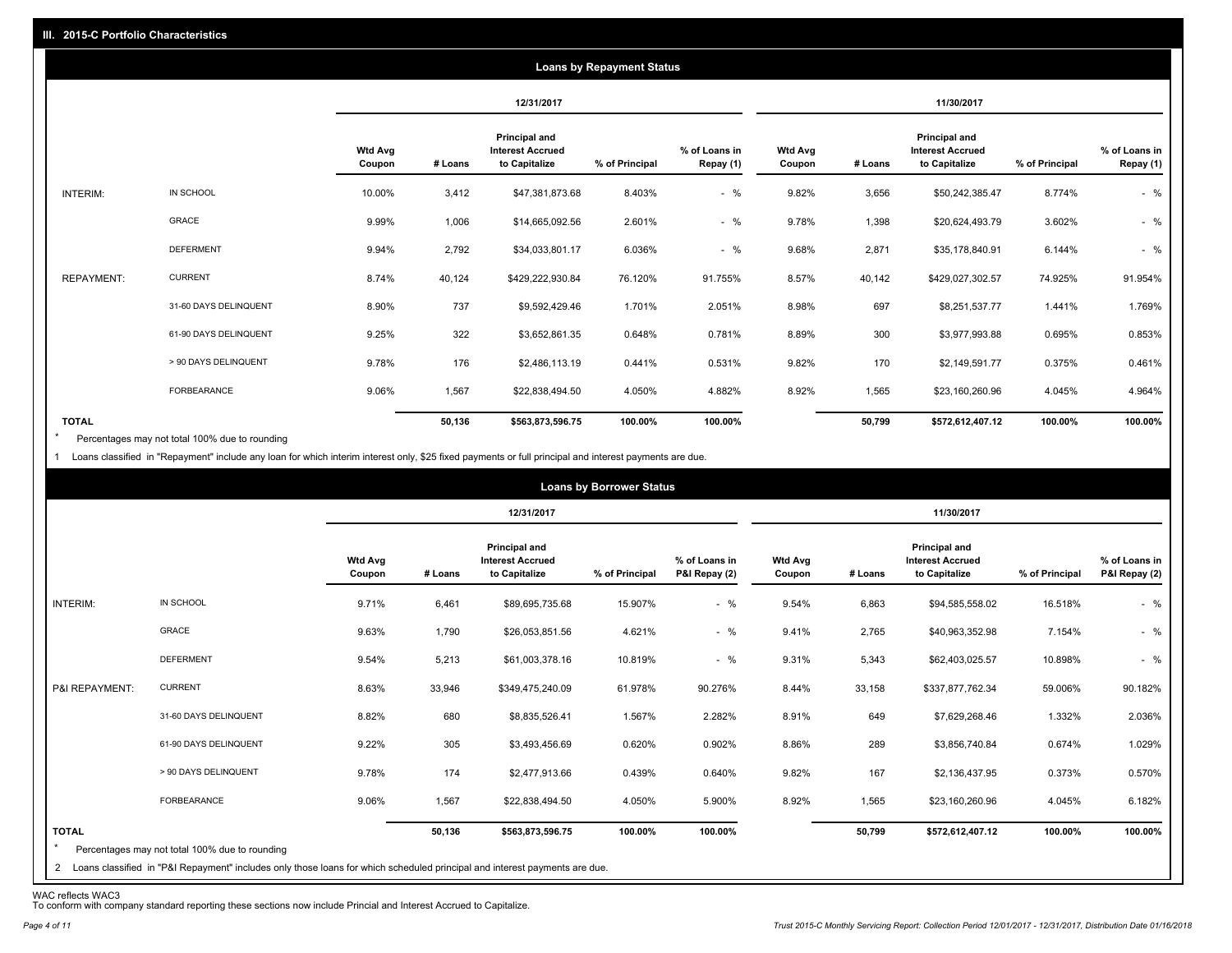|                                                                                                  | 12/31/2017       | 11/30/2017       |  |
|--------------------------------------------------------------------------------------------------|------------------|------------------|--|
| Pool Balance                                                                                     | \$563,873,596.75 | \$572,612,407.12 |  |
| Total # Loans                                                                                    | 50,136           | 50,799           |  |
| <b>Total # Borrowers</b>                                                                         | 35,638           | 36,094           |  |
| Weighted Average Coupon                                                                          | 9.05%            | 8.90%            |  |
| Weighted Average Remaining Term                                                                  | 120.83           | 120.87           |  |
| Percent of Pool - Cosigned                                                                       | 93.0%            | 93.0%            |  |
| Percent of Pool - Non Cosigned                                                                   | 7.0%             | 7.0%             |  |
| Borrower Interest Accrued for Period                                                             | \$4,019,556.38   | \$3,873,953.69   |  |
| <b>Outstanding Borrower Interest Accrued</b>                                                     | \$30,269,191.91  | \$33,007,944.15  |  |
| Gross Principal Realized Loss - Periodic *                                                       | \$454,946.15     | \$673,044.18     |  |
| Gross Principal Realized Loss - Cumulative *                                                     | \$13,515,138.13  | \$13,060,191.98  |  |
| Recoveries on Realized Losses - Periodic                                                         | \$156,150.38     | \$392,125.53     |  |
| Recoveries on Realized Losses - Cumulative                                                       | \$1,743,596.28   | \$1,587,445.90   |  |
| Net Losses - Periodic                                                                            | \$298,795.77     | \$280,918.65     |  |
| Net Losses - Cumulative                                                                          | \$11,771,541.85  | \$11,472,746.08  |  |
| Non-Cash Principal Activity - Capitalized Interest                                               | \$4,035,717.08   | \$6,624,156.22   |  |
| Since Issued Total Constant Prepayment Rate (CPR) (1)                                            | 9.43%            | 9.37%            |  |
| <b>Loan Substitutions</b>                                                                        | \$0.00           | \$0.00           |  |
| <b>Cumulative Loan Substitutions</b>                                                             | \$0.00           | \$0.00           |  |
| <b>Unpaid Servicing Fees</b>                                                                     | \$0.00           | \$0.00           |  |
| <b>Unpaid Administration Fees</b>                                                                | \$0.00           | \$0.00           |  |
| <b>Unpaid Carryover Servicing Fees</b>                                                           | \$0.00           | \$0.00           |  |
| Note Interest Shortfall                                                                          | \$0.00           | \$0.00           |  |
| Loans in Modification                                                                            | \$29,000,129.40  | \$26,862,966.96  |  |
| % of Loans in Modification as a % of Loans in Repayment (P&I)                                    | 7.96%            | 7.64%            |  |
|                                                                                                  |                  |                  |  |
| % Annualized Gross Principal Realized Loss - Periodic as a %<br>of Loans in Repayment (P&I) * 12 | 1.50%            | 2.30%            |  |
| % Gross Principal Realized Loss - Cumulative as a % of                                           |                  |                  |  |
| Original Pool Balance                                                                            | 1.80%            | 1.74%            |  |
|                                                                                                  |                  |                  |  |

\* In accordance with the Servicer's current policies and procedures, after September 1, 2017 loans subject to bankruptcy claims generally will not be reported as a charged-off unless and until they are delinquent for 120 d

(1) For additional information, see 'Since Issued CPR Methodology' found on page 11 of this report.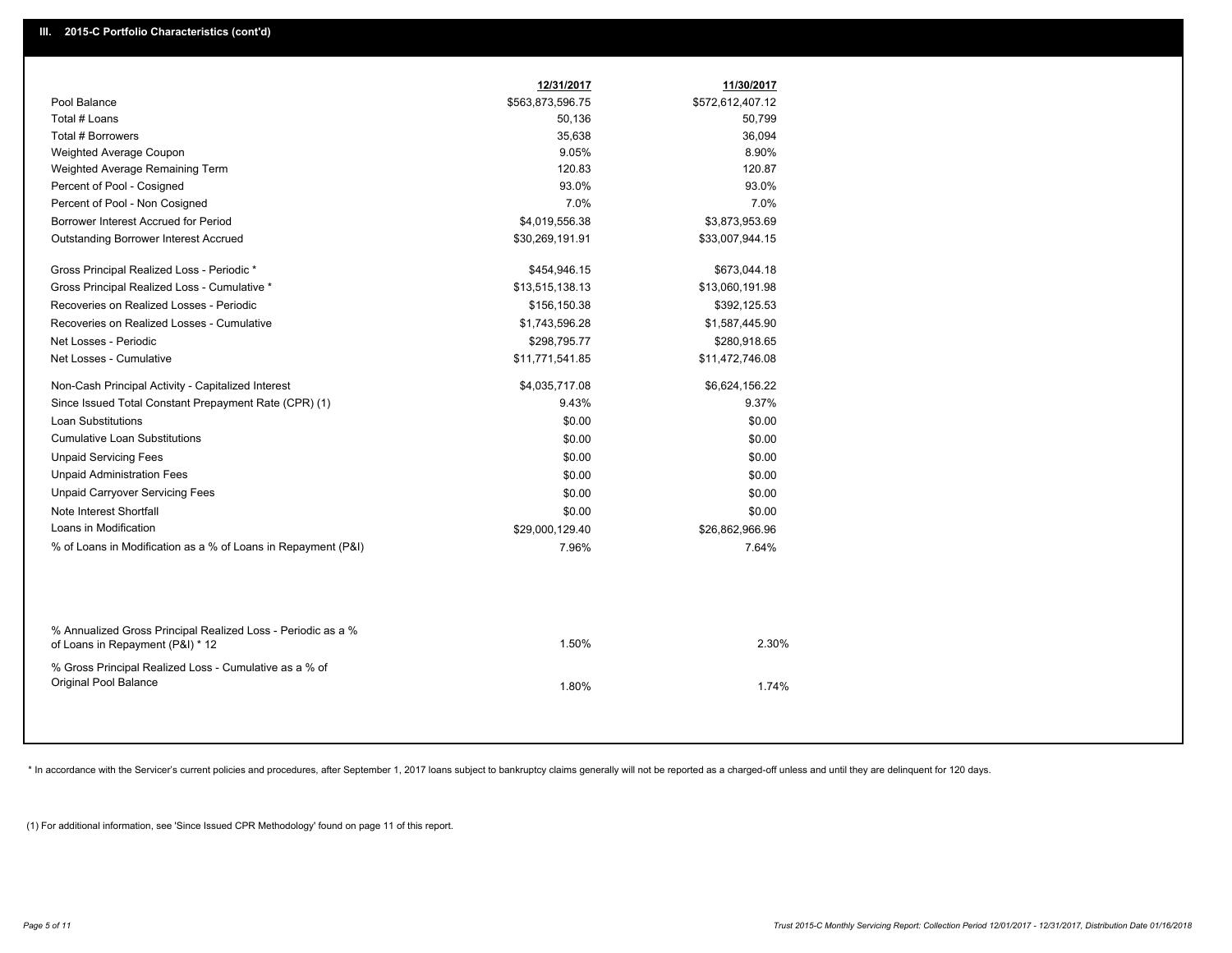#### **Loan Program**  A

|                                    | Weighted<br><b>Average Coupon</b> | # LOANS | <b>\$ AMOUNT</b> | $%$ *     |
|------------------------------------|-----------------------------------|---------|------------------|-----------|
| - Smart Option Interest-Only Loans | 8.19%                             | 11,273  | \$95,403,077.26  | 16.919%   |
| - Smart Option Fixed Pay Loans     | 8.92%                             | 13.282  | \$177,146,799.32 | 31.416%   |
| - Smart Option Deferred Loans      | 9.27%                             | 25,581  | \$291,323,720.17 | 51.665%   |
| - Other Loan Programs              | $0.00\%$                          | 0       | \$0.00           | $0.000\%$ |
| <b>Total</b>                       | 8.98%                             | 50,136  | \$563,873,596.75 | 100.000%  |

\* Percentages may not total 100% due to rounding

B

C

**Index Type**

|                       | Weighted<br><b>Average Coupon</b> | # LOANS | <b>\$ AMOUNT</b> | $%$ *    |
|-----------------------|-----------------------------------|---------|------------------|----------|
| - Fixed Rate Loans    | 8.16%                             | 10,343  | \$134,351,358.29 | 23.827%  |
| - LIBOR Indexed Loans | 9.23%                             | 39,793  | \$429,522,238.46 | 76.173%  |
| - Other Index Rates   | $0.00\%$                          |         | \$0.00           | 0.000%   |
| <b>Total</b>          | 8.98%                             | 50,136  | \$563,873,596.75 | 100.000% |

\* Percentages may not total 100% due to rounding

# **Weighted Average Recent FICO**

| Wtd Avg Recent FICO Band | # LOANS | <b>S AMOUNT</b>  | $%$ *    |
|--------------------------|---------|------------------|----------|
| $0 - 639$                | 3,917   | \$42,289,489.15  | 7.500%   |
| 640 - 669                | 2,935   | \$31,610,052.39  | 5.606%   |
| 670 - 699                | 5,254   | \$59,132,049.20  | 10.487%  |
| 700 - 739                | 10,800  | \$122,139,514.30 | 21.661%  |
| $740 +$                  | 27.223  | \$308,680,798.86 | 54.743%  |
| $N/A$ <sub>(1)</sub>     |         | \$21,692.85      | 0.004%   |
| Total                    | 50,136  | \$563,873,596.75 | 100.000% |

WAC reflects WAC3

To conform with company standard reporting these sections now include Princial and Interest Accrued to Capitalize.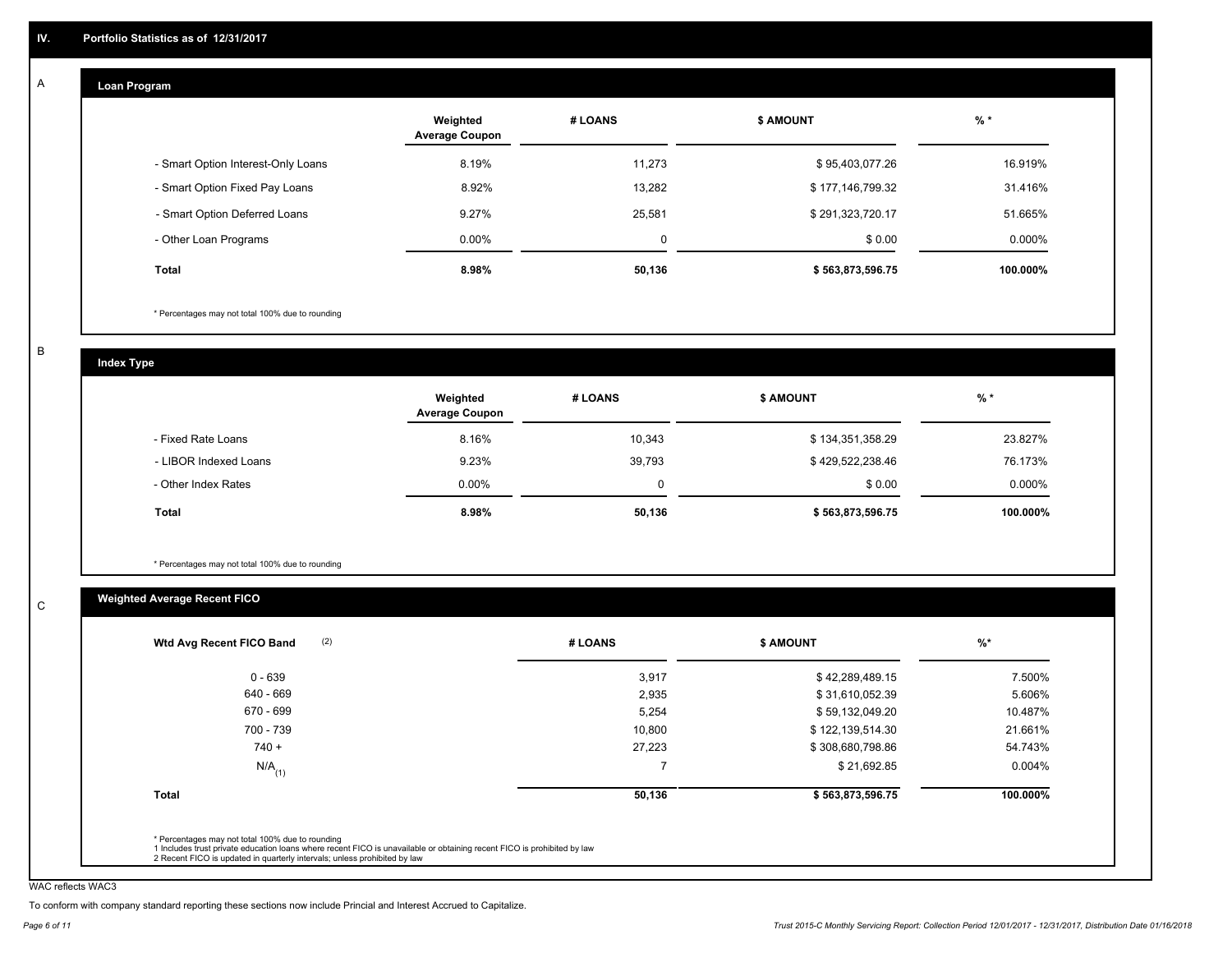| ۷. |     | 2015-C Reserve Account and Principal Distribution Calculations                             |                  |  |
|----|-----|--------------------------------------------------------------------------------------------|------------------|--|
| А. |     | <b>Reserve Account</b>                                                                     |                  |  |
|    |     | Specified Reserve Account Balance                                                          | \$1,884,455.00   |  |
|    |     | Actual Reserve Account Balance                                                             | \$1,884,455.00   |  |
| В. |     | <b>Principal Distribution Amount</b>                                                       |                  |  |
|    | i.  | Class A Notes Outstanding                                                                  | \$342,157,293.85 |  |
|    | ii. | Pool Balance                                                                               | \$563,873,596.75 |  |
|    |     | First Priority Principal Distribution Amount (i - ii)<br>iii.                              | \$0.00           |  |
|    |     |                                                                                            |                  |  |
|    |     | Class A and B Notes Outstanding<br>iv.                                                     | \$412,157,293.85 |  |
|    | v.  | First Priority Principal Distribution Amount                                               | \$0.00           |  |
|    |     | Pool Balance<br>vi.                                                                        | \$563,873,596.75 |  |
|    |     | Specified Overcollateralization Amount<br>vii.                                             | \$169,162,079.03 |  |
|    |     | Available Funds (after payment of waterfall items A through H)<br>viii.                    | \$10,594,563.68  |  |
|    |     | Class C Notes Outstanding<br>ix.                                                           | \$50,000,000.00  |  |
|    | x.  | Regular Principal Distribution Amount (if (iv > 0, (iv - v) - (vi - vii), min(viii, ix))   | \$17,445,776.13  |  |
|    | xi. | Pool Balance                                                                               | \$563,873,596.75 |  |
|    |     | 10% of Initial Pool Balance<br>xii.                                                        | \$74,963,981.87  |  |
|    |     |                                                                                            |                  |  |
|    |     | First Priority Principal Distribution Amount<br>xiii.                                      | \$0.00           |  |
|    |     | Regular Principal Distribution Amount<br>xiv.                                              | \$17,445,776.13  |  |
|    |     | Available Funds (after payment of waterfall items A through J)<br>XV.                      | \$0.00           |  |
|    |     | xvi. Additional Principal Distribution Amount (if(ix $\lt$ = x, min(xv, xi - xiii - xiv))) | \$0.00           |  |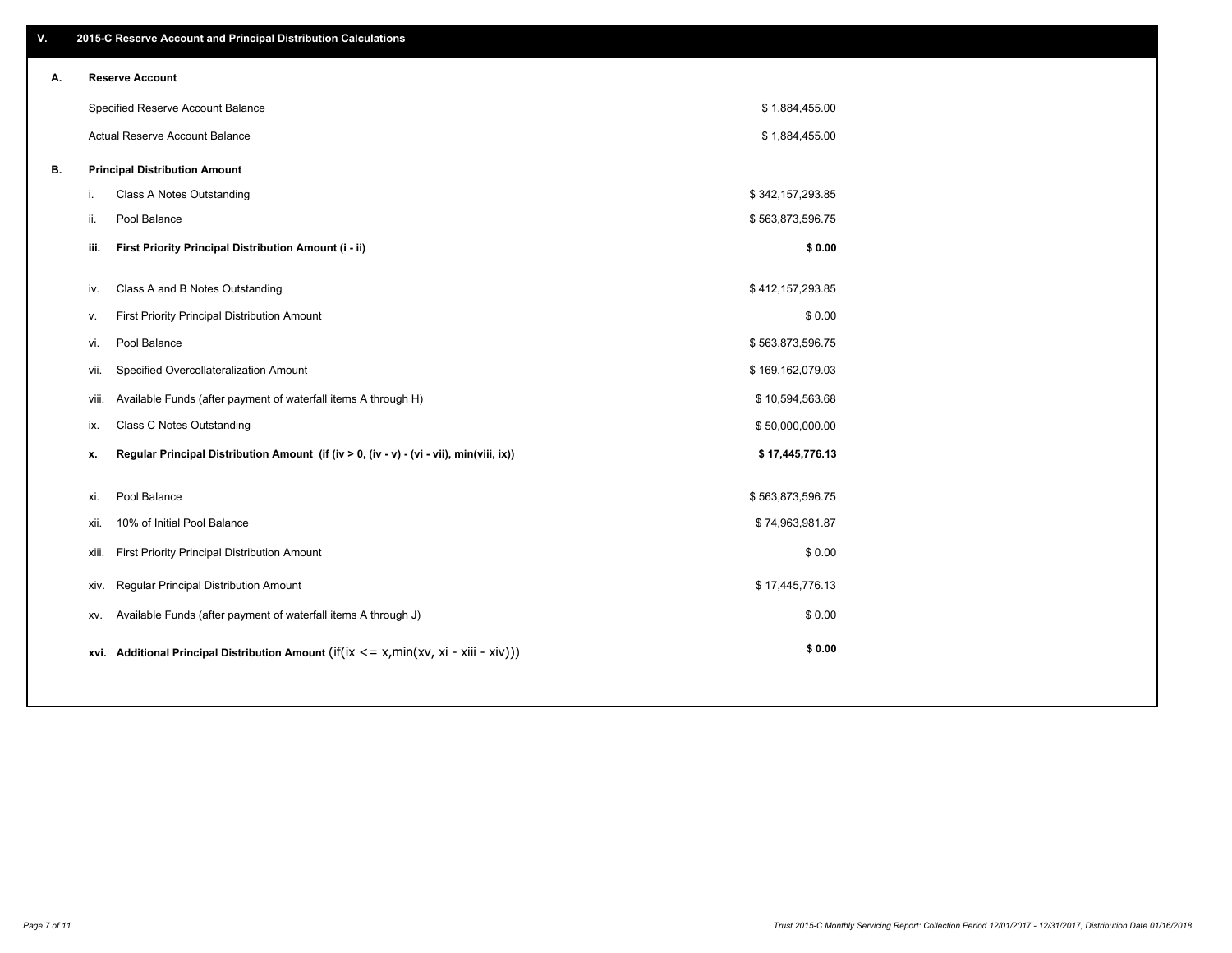|   |                                                         | Paid            | <b>Funds Balance</b> |
|---|---------------------------------------------------------|-----------------|----------------------|
|   |                                                         |                 |                      |
|   | <b>Total Available Funds</b>                            |                 | \$12,239,639.87      |
| A | <b>Trustee Fees</b>                                     | \$18,375.00     | \$12,221,264.87      |
| B | <b>Servicing Fees</b>                                   | \$362,876.24    | \$11,858,388.63      |
| C | i. Administration Fees                                  | \$8,333.00      | \$11,850,055.63      |
|   | ii. Unreimbursed Administrator Advances plus any Unpaid | \$0.00          | \$11,850,055.63      |
| D | Class A Noteholders Interest Distribution Amount        | \$863,825.28    | \$10,986,230.35      |
| Е | <b>First Priority Principal Payment</b>                 | \$0.00          | \$10,986,230.35      |
| F | Class B Noteholders Interest Distribution Amount        | \$204,166.67    | \$10,782,063.68      |
| G | Class C Noteholders Interest Distribution Amount        | \$187,500.00    | \$10,594,563.68      |
| H | Reinstatement Reserve Account                           | \$0.00          | \$10,594,563.68      |
|   | <b>Regular Principal Distribution</b>                   | \$10,594,563.68 | \$0.00               |
| J | <b>Carryover Servicing Fees</b>                         | \$0.00          | \$0.00               |
| Κ | Additional Principal Distribution Amount                | \$0.00          | \$0.00               |
| L | Unpaid Expenses of Trustee                              | \$0.00          | \$0.00               |
| M | Unpaid Expenses of Administrator                        | \$0.00          | \$0.00               |
| N | Remaining Funds to the Residual Certificateholders      | \$0.00          | \$0.00               |

#### **Waterfall Conditions**

| А. |      | <b>Class C Noteholders' Interest Distribution Condition</b>                        |                  |  |
|----|------|------------------------------------------------------------------------------------|------------------|--|
|    |      | Pool Balance                                                                       | \$563,873,596.75 |  |
|    | н.   | Class A and B Notes Outstanding                                                    | \$412,157,293.85 |  |
|    | iii. | Class C Noteholders' Interest Distribution Ratio (i / ii)                          | 136.81%          |  |
|    | IV.  | Minimum Ratio                                                                      | 110.00%          |  |
|    | v.   | Is the Class C Noteholders' Interest Distribution Condition Satisfied (iii $>$ iv) |                  |  |
|    |      |                                                                                    |                  |  |

\* If the Class C Noteholders' Interest Distribution Condition is satisfied then the amount of interest accrued at the Class C Rate for the Accrual Period is Released on the distribution Date.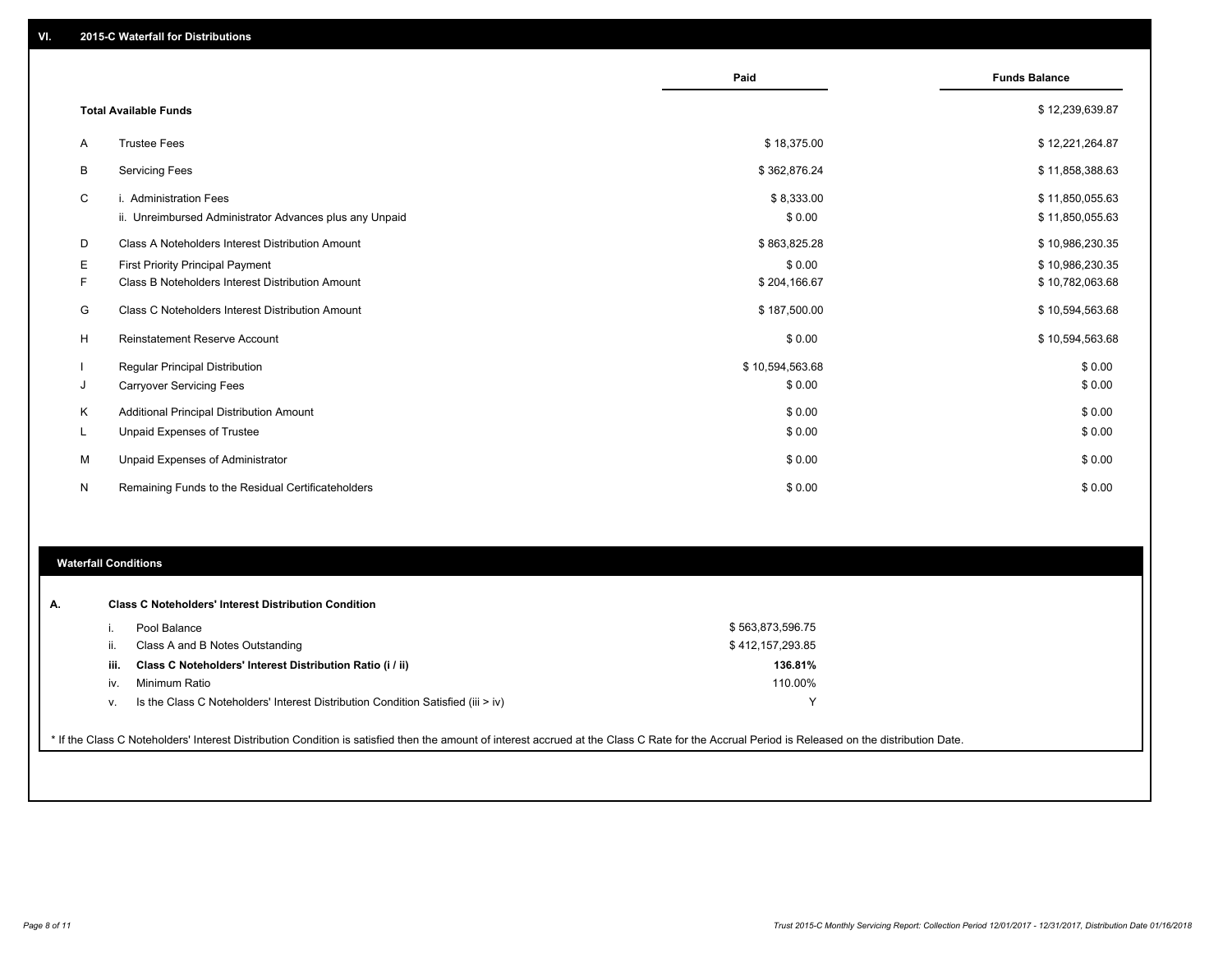## **VII. 2015-C Distributions**

| <b>Distribution Amounts</b>                                |                         |                         |                         |
|------------------------------------------------------------|-------------------------|-------------------------|-------------------------|
|                                                            | A <sub>2</sub> A        | A <sub>2</sub> B        | A <sub>3</sub>          |
| Cusip/Isin                                                 | 78448RAB2               | 78448RAC0               | 78448RAD8               |
| <b>Beginning Balance</b>                                   | \$180,135,374.03        | \$87,021,919.82         | \$75,000,000.00         |
| Index                                                      | <b>FIXED</b>            | <b>LIBOR</b>            | <b>LIBOR</b>            |
| Spread/Fixed Rate                                          | 2.75%                   | 1.40%                   | 1.95%                   |
| Record Date (Days Prior to Distribution)                   | 1 NEW YORK BUSINESS DAY | 1 NEW YORK BUSINESS DAY | 1 NEW YORK BUSINESS DAY |
| <b>Accrual Period Begin</b>                                | 12/15/2017              | 12/15/2017              | 12/15/2017              |
| Accrual Period End                                         | 1/15/2018               | 1/16/2018               | 1/16/2018               |
| Daycount Fraction                                          | 0.08333333              | 0.08888889              | 0.08888889              |
| Interest Rate*                                             | 2.75000%                | 2.87703%                | 3.42703%                |
| <b>Accrued Interest Factor</b>                             | 0.002291667             | 0.002557360             | 0.003046249             |
| <b>Current Interest Due</b>                                | \$412,810.23            | \$222,546.38            | \$228,468.67            |
| Interest Shortfall from Prior Period Plus Accrued Interest | $\mathsf{\$}$ -         | $\mathcal{S}$ -         | $\frac{2}{3}$ -         |
| <b>Total Interest Due</b>                                  | \$412,810.23            | \$222,546.38            | \$228,468.67            |
| <b>Interest Paid</b>                                       | \$412,810.23            | \$222,546.38            | \$228,468.67            |
| <b>Interest Shortfall</b>                                  | $\mathsf{\$}$ -         | $\frac{1}{2}$           | $$ -$                   |
| <b>Principal Paid</b>                                      | \$7,143,565.74          | \$3,450,997.94          | $S -$                   |
| <b>Ending Principal Balance</b>                            | \$172,991,808.29        | \$83,570,921.88         | \$75,000,000.00         |
| Paydown Factor                                             | 0.034509979             | 0.034509979             | 0.000000000             |
| <b>Ending Balance Factor</b>                               | 0.835709219             | 0.835709219             | 1.000000000             |

\* Pay rates for Current Distribution. For the interest rates applicable to the next distribution date, please see https://www.salliemae.com/about/investors/data/SMBabrate.txt.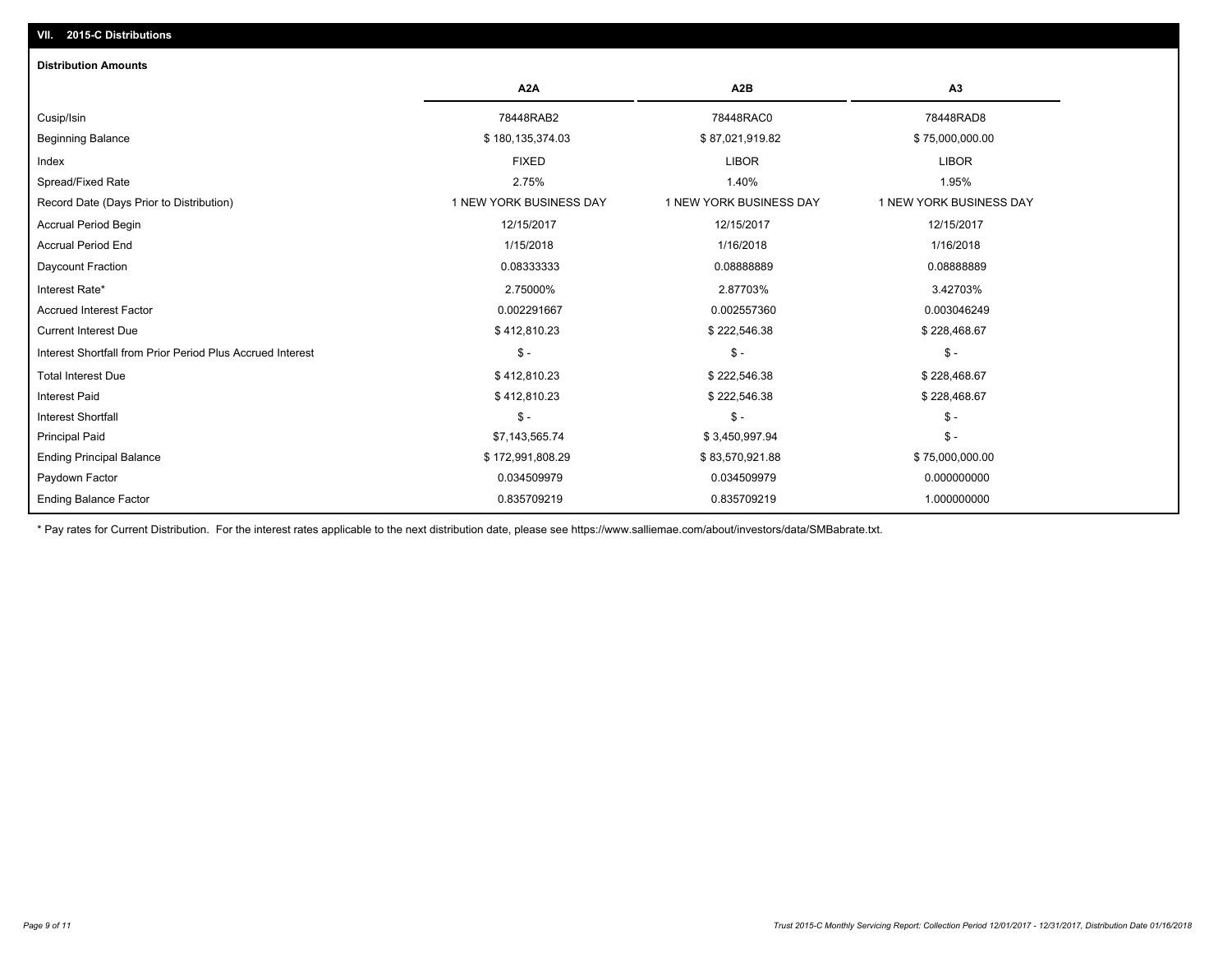| <b>Distribution Amounts</b>                                |                         |                         |
|------------------------------------------------------------|-------------------------|-------------------------|
|                                                            | в                       | С                       |
| Cusip/Isin                                                 | 78448RAE6               | 78448RAF3               |
| <b>Beginning Balance</b>                                   | \$70,000,000.00         | \$50,000,000.00         |
| Index                                                      | <b>FIXED</b>            | <b>FIXED</b>            |
| Spread/Fixed Rate                                          | 3.50%                   | 4.50%                   |
| Record Date (Days Prior to Distribution)                   | 1 NEW YORK BUSINESS DAY | 1 NEW YORK BUSINESS DAY |
| <b>Accrual Period Begin</b>                                | 12/15/2017              | 12/15/2017              |
| <b>Accrual Period End</b>                                  | 1/15/2018               | 1/15/2018               |
| Daycount Fraction                                          | 0.08333333              | 0.08333333              |
| Interest Rate*                                             | 3.50000%                | 4.50000%                |
| <b>Accrued Interest Factor</b>                             | 0.002916667             | 0.003750000             |
| <b>Current Interest Due</b>                                | \$204,166.67            | \$187,500.00            |
| Interest Shortfall from Prior Period Plus Accrued Interest | $\mathsf{\$}$ -         | $$ -$                   |
| <b>Total Interest Due</b>                                  | \$204,166.67            | \$187,500.00            |
| <b>Interest Paid</b>                                       | \$204,166.67            | \$187,500.00            |
| <b>Interest Shortfall</b>                                  | $\mathsf{\$}$ -         | $$ -$                   |
| <b>Principal Paid</b>                                      | $\mathbb{S}$ –          | $S -$                   |
| <b>Ending Principal Balance</b>                            | \$70,000,000.00         | \$50,000,000.00         |
| Paydown Factor                                             | 0.000000000             | 0.000000000             |
| <b>Ending Balance Factor</b>                               | 1.000000000             | 1.000000000             |

\* Pay rates for Current Distribution. For the interest rates applicable to the next distribution date, please see https://www.salliemae.com/about/investors/data/SMBabrate.txt.

**VII. 2015-C Distributions**